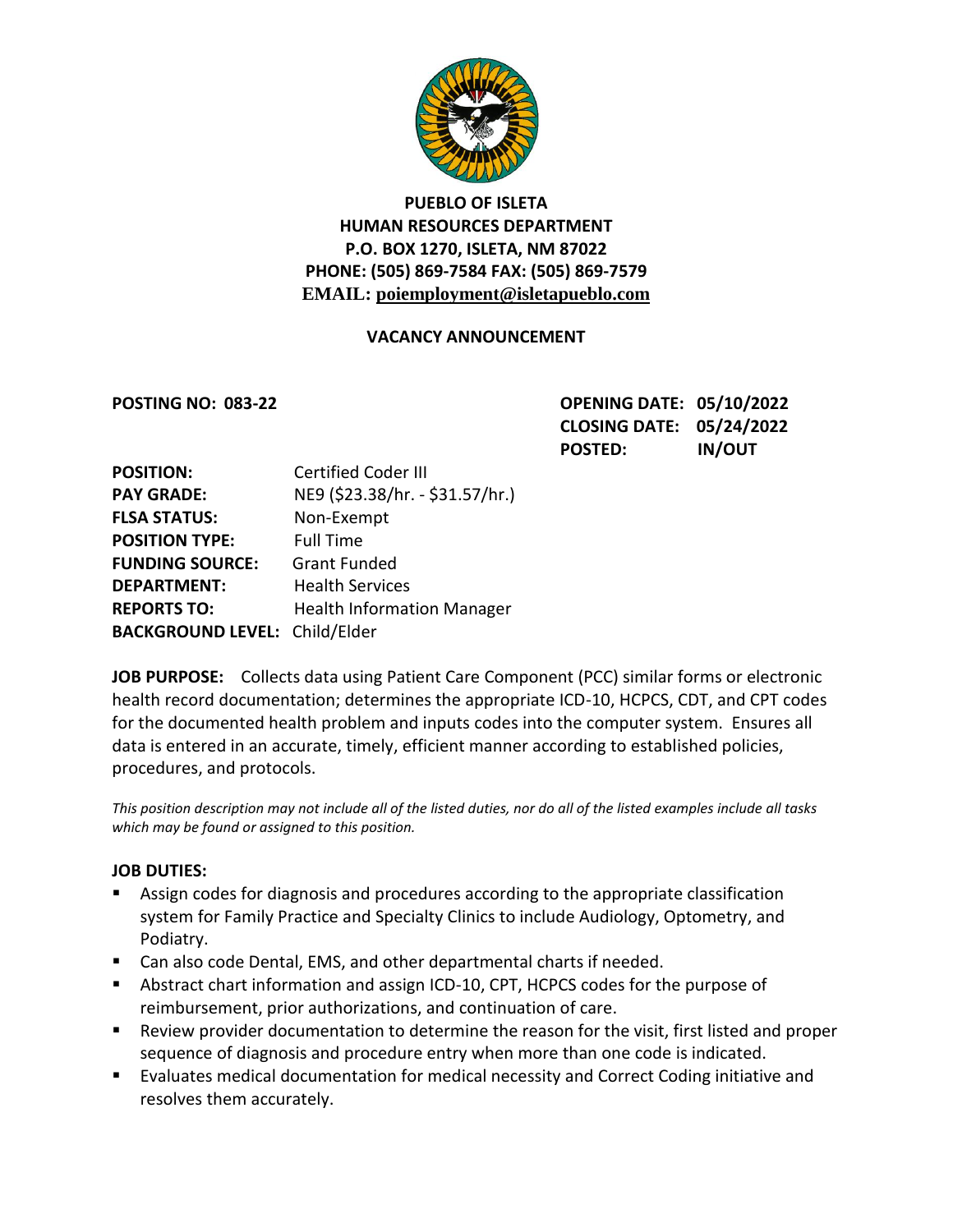- Responsible for identifying and review of documentation to ensure that all required signatures and addendums are present in the medical record.
- **E** Ensures accurate coding by clarifying diagnosis and procedural information through an established query process if necessary.
- Responsible for analysis, as well as a resolution of coding edits that occur.
- **Develop, oversee and conduct various routine and special audits, research and correct data** to maintain integrity of programs.
- **Assist with training and provide feedback to management.**
- Serve as a resource for coding related questions as appropriate.
- Represents the Pueblo with dignity and integrity in all relationships with staff and the public.
- **Performs other duties as assigned.**

## **SUPERVISION RESPONSIBILITIES:** N/A

## **MINIMUM QUALIFICATIONS/REQUIREMENTS:**

- **E** Completion of an Accredited Health Information Program/or Associates Degree in related discipline.
- **Five years Medical/Specialty coding and abstracting experience.**
- One of the following: CPC, COC, CCS
- **Must provide and maintain current AAPC/AHIMA Certification.**
- **Must be able to pass a TB screening.**
- **Must be able to pass background check.**
- Must be able to comply with the Pueblo of Isleta Drug Free Workplace policies.

# **KNOWLEDGE, SKILL AND ABILITY REQUIREMENTS:**

- Knowledge of applicable federal, state, county and local laws, regulations, and requirements, including patients' rights and confidentiality.
- **K**nowledge of department organization, functions, objectives, policies and procedures.
- Knowledge of billing requirements, Medicaid, Medicare, Worker's compensation and other insurance programs.
- Knowledge of medical terminology.
- Knowledge of ICD-10, CPT, HCPCS and CDT coding.
- Skill in operating various word-processing, spreadsheets, and database software programs in a Windows environment.
- Skill in treating internal and external customers with tact, courtesy, and respect.
- **Ability to maintain confidentiality.**
- Ability to collect and analyze information and develop statistical analysis and reports or data.
- Ability to interact and maintain good working relationships with individuals of varying social and cultural backgrounds.
- Ability to enter data information quickly, accurately, and with attention to detail.
- Ability to gather data, compile information, and prepare reports.
- Ability to verify data input and correct errors.
- Ability to carry out instructions furnished in verbal or written format.